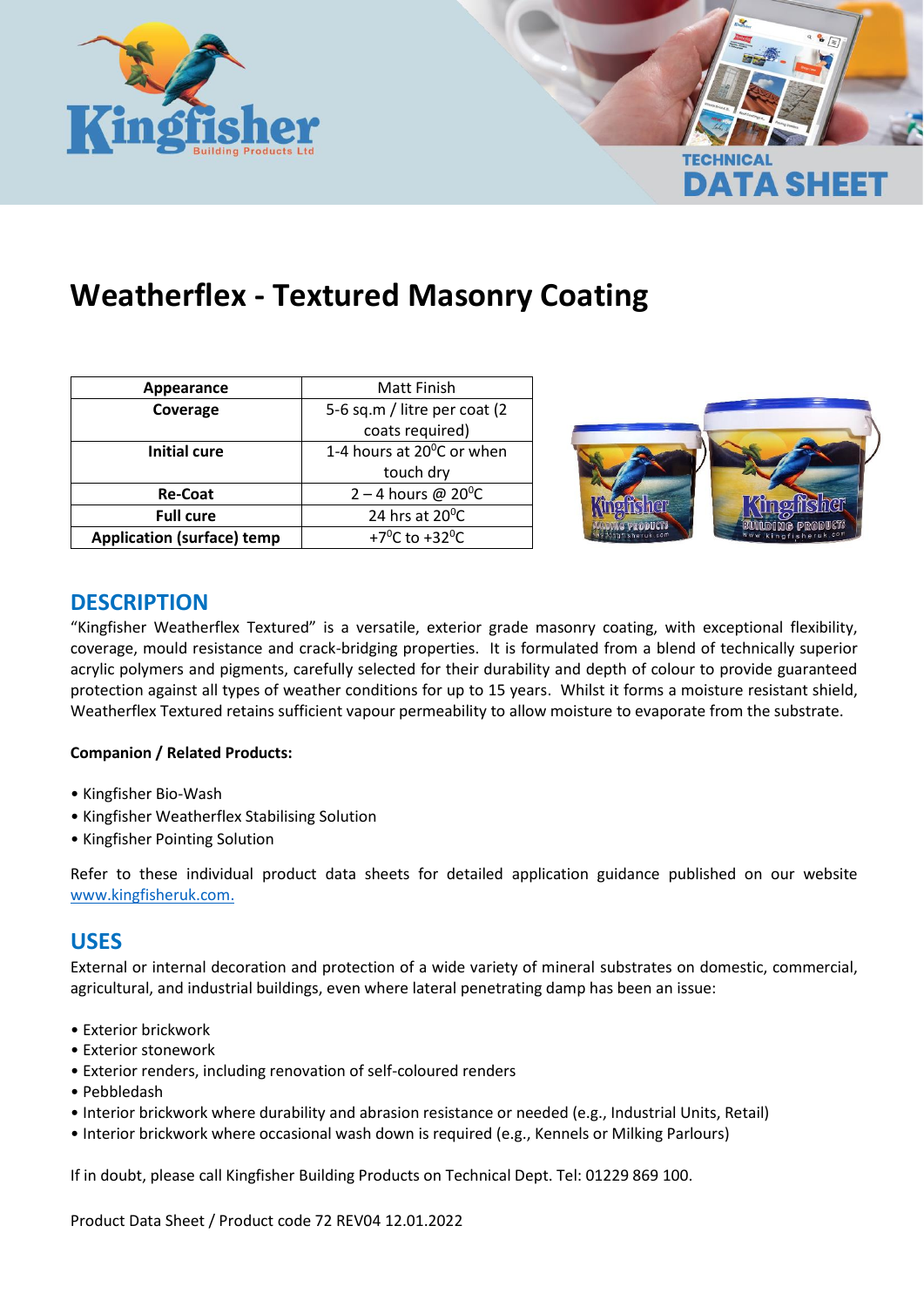**Manufacturers to the building industry** 



## **ADVANTAGES**

- Ease of application by brush, or roller (NOT SUITABLE FOR SPRAY APPLICATION)
- Highly durable weatherproof finish with high UV resistance
- Extensive range of colours
- Controls damaging lateral penetrating damp
- Tools can be cleaned with soap and warm water after use

## **SURFACE PREPERATION**

Surfaces should be generally clean, dry, and free of grease, oil, flaking paint and other contaminants.

1. **Cleaning:** Wash away loose dirt using clean water with a scrubbing brush and mild detergent as required and allow the surface to dry. Abrasive grit blasting is also suitable where such equipment is available.

**2. Remove loose paint:** Remove all existing loose paint either chemically with paint stripper, grit blasting or with a wire brush and scraper to make sure that you have a sound surface onto which to apply the Weatherflex Textured. It is not necessary to remove all existing paint, that which is still well bonded to the surface will normally provide an adequate base for Weatherflex Textured.

**3. Neutralise Moss & Mould:** Where green mould, lichens and moss have taken hold, spray or sponge thoroughly wit[h Kingfisher Bio Wash](https://www.kingfisheruk.com/bio-wash-moss-remover-item-72#72) to neutralise. This also suppresses the invisible roots and spores which are embedded in the substrate. This is very important and will prevent re-growth underneath your new coating.

**4. Make Good Pointing & Render damage:** Carefully examine the mortar joints or render for signs of decay and rake out any crumbly areas, then re-point adding [Kingfisher Pointing Solution](https://www.kingfisheruk.com/pointing-solution-waterproofing-admixture-item-535#535) to the mix for waterproofing, flexibility, and adhesion. Pay special attention to repair of chimney stacks as these are a frequent source of moisture ingress. Phone our technical department if in doubt.

**5. Repair Weathered Bricks or Stone:** If there are any "blown" brick faces or stones, these can be "faced up" as follows:

**a**. **Priming Mix:** In a bucket mix ONE-part sharp sand, ONE-part ordinary cement with neat [Kingfisher Pointing](https://www.kingfisheruk.com/pointing-solution-waterproofing-admixture-item-535#535)  [Solution.](https://www.kingfisheruk.com/pointing-solution-waterproofing-admixture-item-535#535) This should be paddle mixed with a drill (400 to 600 rpm) until a "yoghurt consistency" is achieved. You then brush or stipple this grey primer onto the area with a masonry brush or similar. Leave this for around 20 to 30 minutes.

**b. Repair Mix:** Mix up a stiff repair render of 1 part cement to 4 parts sand mixed wit[h Kingfisher Pointing Solution](https://www.kingfisheruk.com/pointing-solution-waterproofing-admixture-item-535#535) and a little water. It is important to apply the repair render within half an hour of the primer mix to ensure "continuity of key". This method avoids the usual shrinkage cracks and "falling out".

**6. Stabilising & Priming:** Where stone, brick or mortar may be slightly friable or "soft", such surfaces should be primed wit[h Weatherflex Stabilising Solution](https://www.kingfisheruk.com/weatherflex-stabilising-solution-item-72wss#72wss) to harden the surface and improve the adhesion of the Weatherflex Textured Masonry Coating. The same treatment should be used for "dusting" surfaces and flaking paint which cannot be adequately removed by wire brushing.

**IMPORTANT** [Weatherflex Stabilising Solution](https://www.kingfisheruk.com/weatherflex-stabilising-solution-item-72wss#72wss) must be applied to any new pointing or re-facing repairs prior to coating with Weatherflex Textured to prevent the alkalinity in the mortar from discolouring the paint (because although mortar hardens within 24 hours, it takes up to two months for full chemical cure). Where the wall substrate is non-porous in nature (e.g., engineering bricks or granite stone) you should apply [Weatherflex](https://www.kingfisheruk.com/weatherflex-stabilising-solution-item-72wss#72wss)  [Stabilising Solution](https://www.kingfisheruk.com/weatherflex-stabilising-solution-item-72wss#72wss) to improve adhesion. If in doubt a small test area of both stabilising solution and paint should be applied to check compatibility with the surface and if possible, left to weather.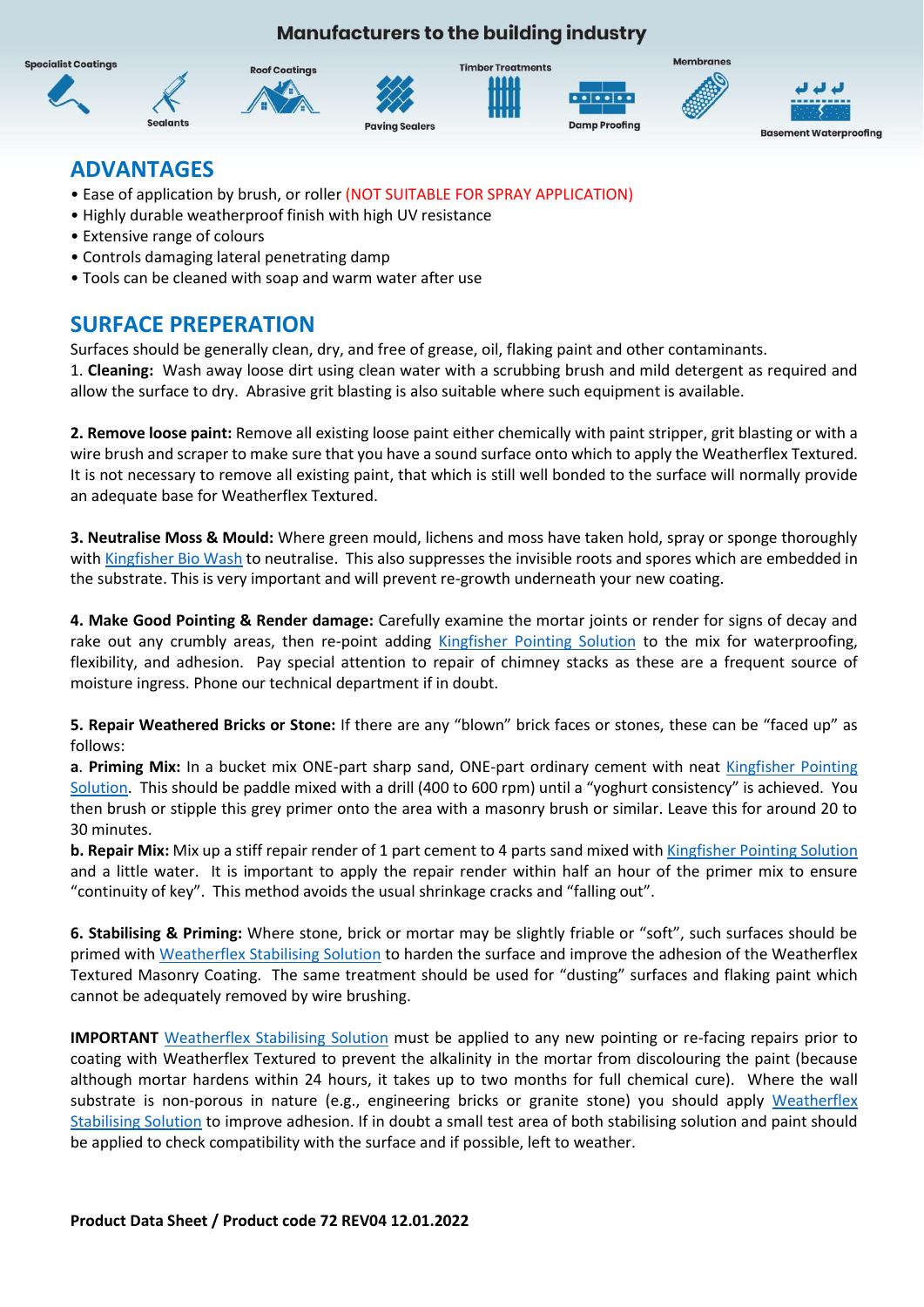

**Note:** This is especially important if there is a possibility that the surface might previously have been treated with a clear water repellent or similar. Minor cracks of 1mm or less can be bridged simply by stippling the Weatherflex Textured into the crack on the first coat.

## **APPLICATION**

Stir thoroughly before use. Typical coverage is 5-6 sq. m/litre on textured surfaces and porous surfaces and on smooth surfaces may cover considerably further 8 to 10 sq. m/litre.

For best results a minimum of 2 x coats should be applied. Further coats may be required to obliterate strong background colours or surface staining.

Weatherflex Textured may be thinned in warm conditions or for bare substrates at a rate of 1 Litre clean water to 5 litres of paint.

Apply by brush, premium masonry roller (NOT SUITABLE FOR SPRAY APPLICATION)

**Do not apply** in temperatures below 7 °C or if wall surface temperature exceeds 32°C.

**Do not apply** in wet weather or if rain is expected within 24 hours of final coat.

Allow 2 to 4 hours between coats (may vary depending on temperature and atmospheric conditions).

**IMPORTANT:** Weatherflex Textured is a water-based, acrylic polymer and as with all water-based coatings curing is heavily dependent on temperature and humidity. On a warm summer's day Weatherflex Textured will typically achieve initial cure in less than two hours and re-coat may be possible within 2 hours. In winter when temperatures are lower and days shorter, try not to apply Weatherflex Textured later than 1:00pm as it needs time to cure before the on-set of the evening dew point which stops the curing process and leaves it vulnerable to frost damage.

#### **CLEAN UP**

Brushes can be cleaned in warm soapy water, but disposable rollers should be allowed to dry fully before being discarded.

### **COVERAGE**

The coating should be applied using brush or roller, aiming for a coverage of 5-6 sq. m/litre on rough and porous surfaces. Do not use outside when conditions are below  $5^{\circ}$ C, over 24 hours or if rain is imminent. The paint will be touch dry in approx. 2 hours, allow 4-6 hours between coats. Clean all brushes and rollers immediately after use in warm soapy water.

### **PACKAGING**

Weatherflex Textured is supplied in 5 & 10 litre buckets. We also have a full range of colour testers in 75ml size. Note: Computer screens and printers do not interpret colour consistently, so we recommend that you order a tester before making your final colour choice. To avoid batch inconsistencies always order sufficient coloured paint for your entire project.

### **STORAGE & SHELF LIFE**

Store and transport upright. Store in original packaging in a cool dry place, out of direct sunlight and protect from frost. Note: Once frost damaged the product is unusable and cannot be recovered by warming up or any other means.

The product has a shelf life of 12 months from the date of manufacture, subject to correct storage conditions.